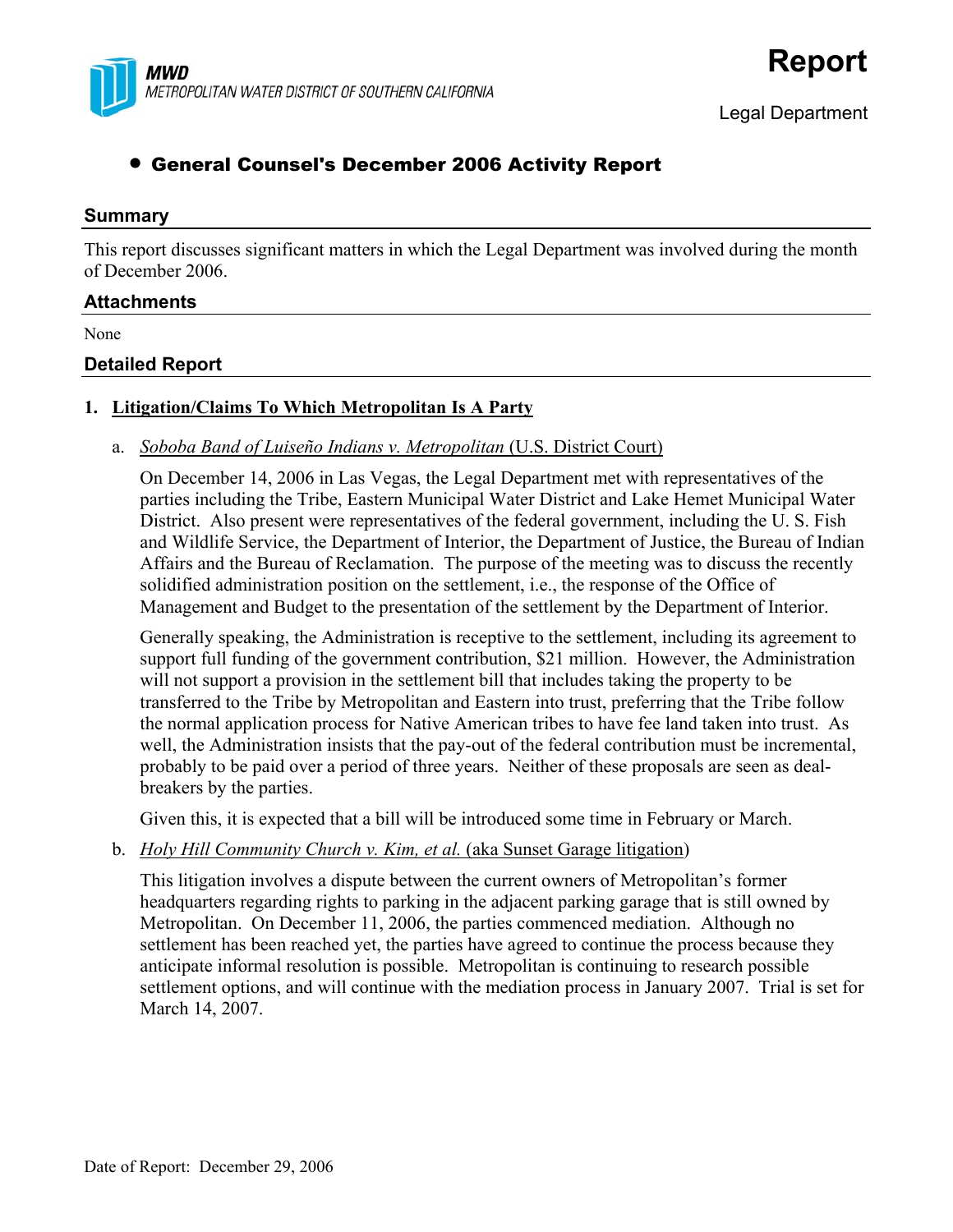# **2. Other Matters Involving Metropolitan**

### a. *Consejo de Desarrollo Economico de Mexicali v. United States* (Federal All American Canal Lining Case)

This lawsuit by Mexican water users and U.S. environmental organizations challenges the All American Canal (AAC) Lining Project. The district court upheld the project and ruled in favor of the Federal Government in July 2006. However, after the Mexican water users and environmental organizations appealed, the U.S. Court of Appeals for the Ninth Circuit enjoined further work on the AAC Lining Project until it could rule on the appeal. The appeal was argued before the Ninth Circuit on December 4, 2006 and is now under submission.

In the final hours of the current session, Congress enacted legislation directing that the AAC Lining Project be implemented immediately notwithstanding any other laws. This legislation also specified that the Mexican Water Treaty would be the only legal criteria used to evaluate the impacts of the project in Mexico. This legislation, which was part of the Tax Relief and Health Care Act of 2006, was signed by the President on December 20, 2006. On December 22, 2006, the Federal Government filed a motion asking the Ninth Circuit to lift that court's injunction against the AAC Lining Project in light of the new legislation that directs that the project be carried out immediately notwithstanding any other laws. The Federal Government's motion also asks the Ninth Circuit to send the environmental law claims in the lawsuit back to the district court with instructions that they be dismissed because of the new legislation which, in effect, exempts the AAC Lining Project from those environmental laws. The Federal Government's motion also urges that in light of the new legislation, the water right claims should be dismissed because they can only be asserted in the Federal Court of Claims, not in the regular federal court system. Other water agencies that are either parties to the appeal or amicus curiae are expected to join in the Federal Government's motion.

### b. SWRCB Proceeding to Amend the 1995 Bay-Delta Water Quality Control Plan

The State Water Resources Control Board adopted amendments to its 1995 Bay-Delta Water Quality Control Plan (Bay-Delta Plan) on December 13, 2006. The amendments were narrowly focused to respond to errors in the Bay-Delta Plan identified by the Court of Appeal in litigation over the plan. The revisions specifically authorized the experimental fishery flows on the San Joaquin River that have been implemented since 2000 through the San Joaquin River Agreement/Vernalis Adaptive Management Plan and corrected a date for implementation of a stricter salinity objective for agriculture in the South Delta. The State Water Contractors supported adoption of the amendments, which had been revised to reflect a number of comments submitted by the contractors.

### c. Litigation Regarding State Water Resources Control Board Cease and Desist Order

All four of the cases challenging the State Water Resources Control Board's (SWRCB) cease and desist order (CDO) against the State Water Project (SWP) and Central Valley Project (CVP) have been dismissed by stipulation of the parties. The State Water Contractors, the U.S. Bureau of Reclamation and several CVP contractors had filed the cases alleging the CDO violated the SWP and CVP water rights permits. In particular, plaintiffs alleged the CDO requires the Department of Water Resources and Bureau of Reclamation to ensure that certain water quality objectives are met, irrespective of whether the projects cause the objectives to be exceeded or can control the exceedance, in violation of their water rights as defined in SWRCB's Decision 1641.

Date of Report: December 29, 2006 2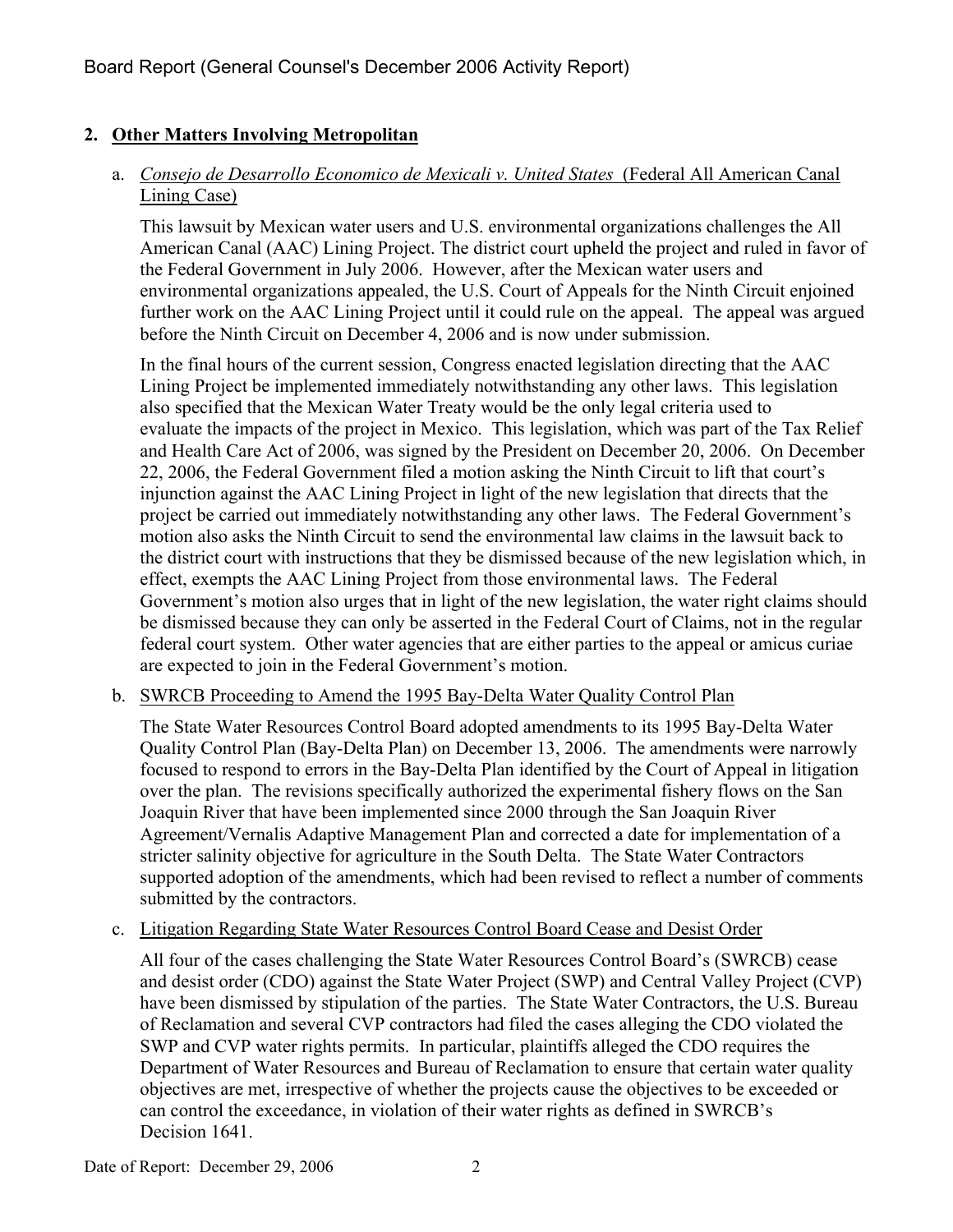After several weeks of productive discussion among plaintiffs and the SWRCB, the SWRCB Executive Director issued a letter explaining SWRCB's interpretation of the CDO. The letter clarified that the CDO did not make any change to the projects' existing obligations and rights under their water rights permits; that the Executive Director will not recommend any enforcement action against the projects, and anticipates the SWRCB would not take any action, for exceedances caused by actions beyond the projects' control; and if the projects are a cause of an exceedance, any enforcement against the projects would be based only on their relative responsibility. Based on the interpretative letter, the parties agreed to a stipulation in which SWRCB concurred with the letter and each of the plaintiffs dismissed their action, without prejudice, on December 5, 2006.

### d. *Watershed Enforcers, a project of California Sportfishing Portection Alliance v. Department of Water Resources*

The parties (including the State Water Contractors) filed two rounds of supplemental briefs during December as requested by the trial judge at the November preliminary injunction hearing. The judge has not indicated whether he will schedule additional oral argument or issue his decision on the record now before him. Plaintiff in this case alleges that the Department of Water Resources is "taking" listed fish species in violation of California's Endangered Species Act and seeks an order requiring DWR to stop operating State Water Project facilities in a manner that takes listed fish or to obtain a formal take authorization from the Department of Fish and Game.

### e. Lake Mathews Reserve

In November 2006, Metropolitan discovered that a property owner adjacent to the Lake Mathews reserve had removed Metropolitan's fence and graded approximately 6.5 acres of the reserve that contained endangered habitat and endangered species. Upon receiving notice of trespass, Metropolitan immediately issued a cease and desist order, and requested local law enforcement criminally prosecute the trespass.

Metropolitan also reported the trespass and grading violations to the local code enforcement office. The Legal Department is preparing to file a trespass and property damages claim against the trespassing property owner.

## **3. Matters of Interest Not Involving Metropolitan**

### *Pacific Coast Federation of Fisherman's Assns v. Gutierrez* (U.S. District Court) and *Natural Resources Defense Council v. Kempthorne* (U.S. District Court)

The United States District Court for California's Eastern District denied the United States' motion to dismiss or to stay proceedings in these two related cases on December 7, 2006. The *Gutierrez* case challenges a biological opinion issued under the Endangered Species Act (ESA) by the National Marine Fisheries Service (NMFS) and the *Kempthorne* case challenges a biological opinion issued by the United States Fish and Wildlife Service (USFWS). Both opinions were issued after consultation with the Bureau of Reclamation (USBR) over its Operations Criteria and Plan (OCAP) that describes the operations of the Central Valley Project and State Water Project. The biological opinions provide incidental take authorization for operation of the CVP and the SWP. Because of changed conditions (new listings under the ESA; unexpected population decline of the delta smelt) both NMFS and USFWS have begun consultations with USBR for new biological opinions